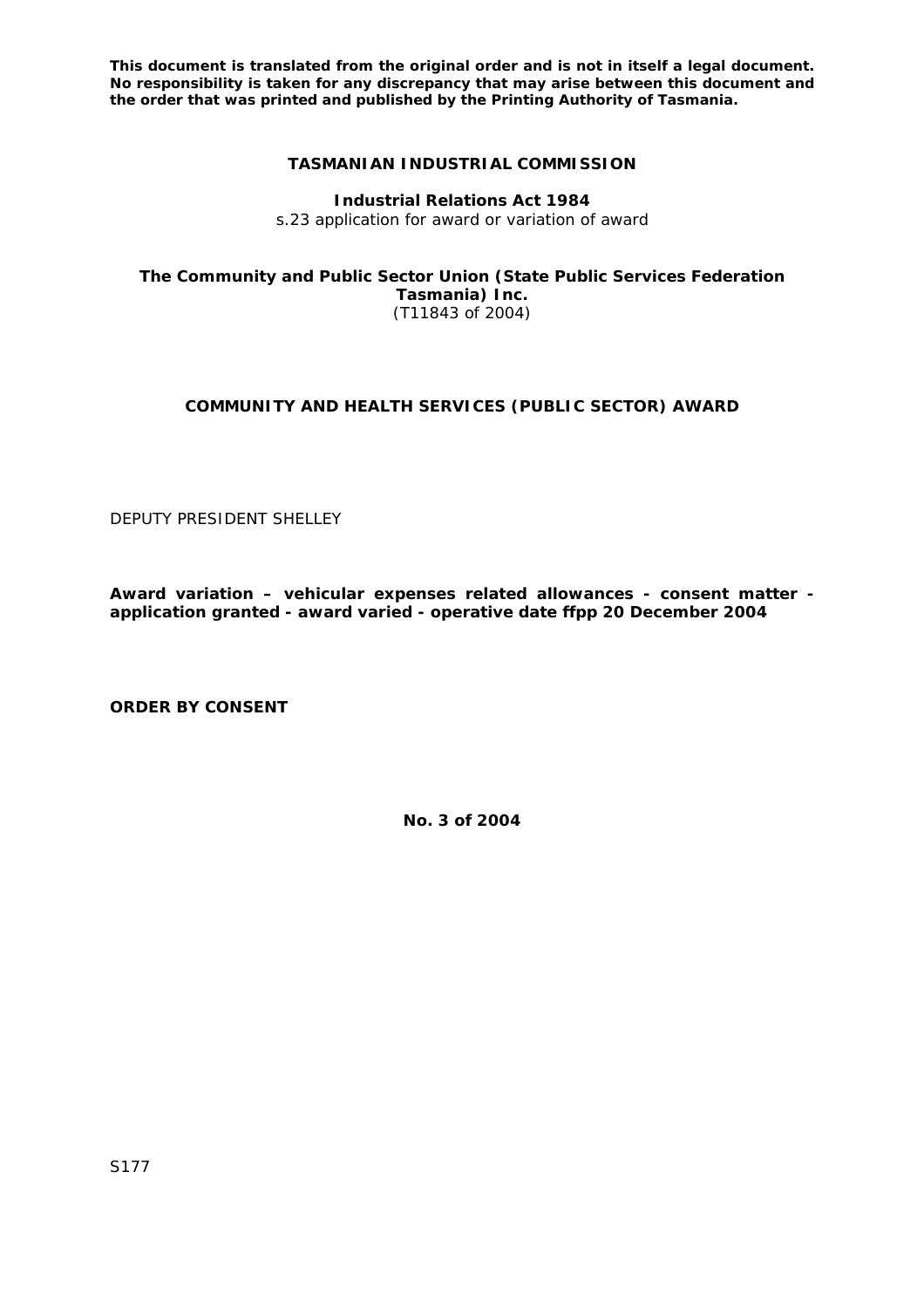**This document is translated from the original order and is not in itself a legal document. No responsibility is taken for any discrepancy that may arise between this document and the order that was printed and published by the Printing Authority of Tasmania.** 

THE **COMMUNITY AND HEALTH SERVICES (PUBLIC SECTOR) AWARD** IS VARIED IN THE FOLLOWING MANNER:

**By deleting from Clause 11 – ALLOWANCES paragraph (e) – Kilometreage subclauses (i) Required User Category and (ii) Occasional User Category and inserting in lieu thereof the following":** 

"(i) Required User Category

Where an employee is required in writing by the employer to have available on a regular basis a private motor vehicle which the employee will be required to use for official purposes, and the employee agrees in writing to do so an allowance shall be paid for such use in accordance with the following rates:

| Annual Kilometreage Travelled<br>on Duty in a Financial year | Cents per Kilometre             |                                 |
|--------------------------------------------------------------|---------------------------------|---------------------------------|
|                                                              | Rate 1<br>2 litres<br>and above | Rate 2<br>Less than 2<br>Litres |
| First 10,000 kilometres                                      | 63.91 (100%)                    | 54.96 (86%)                     |
| Any additional kilometres                                    | 33.87 (53%)                     | 29.40 (46%)                     |

**PROVIDED** that where the employer wishes to withdraw the requirement to provide a private motor vehicle then, except where special circumstances exist, at least one year's notice in writing shall be given, and the notice period shall specified to end on 30 June.

(ii) Occasional User Category

Where an employee is not required to provide a private motor vehicle for official use as prescribed in subclause (e) - Kilometreage, paragraph (i) - Required User Category but otherwise receives approval from the employer to use a private motor vehicle for official purposes on a occasional basis, an allowance shall be paid in accordance with the following rates:

| Annual Kilometreage Travelled<br>on Duty in a Financial year | Cents per Kilometre |              |
|--------------------------------------------------------------|---------------------|--------------|
|                                                              | Rate 3              | Rate 4       |
|                                                              | 2 litres            | Less than 2  |
| First 10,000 kilometres                                      | and above           | Litres       |
|                                                              | 42.61 (100%)        | 36.64 (86%)  |
| Any additional kilometres                                    | 22.58 (53%)         | 19.60 (46%)" |